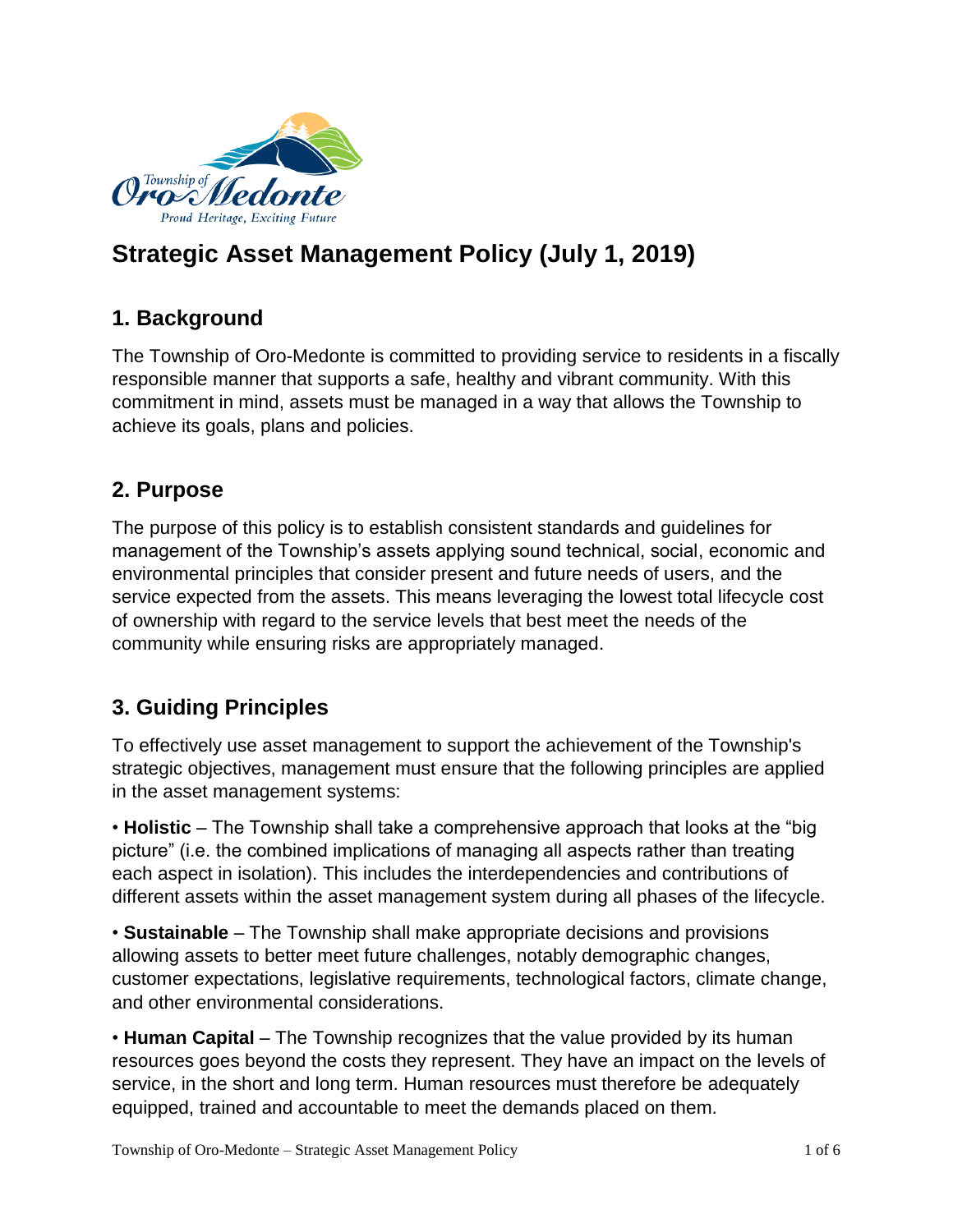• **Affordable** – The Township will choose practices, interventions and operations that aim at minimizing the life cycle cost of asset ownership, while satisfying levels of service. Decisions are based on balancing strategic goals, service levels, risks, value and costs.

The *Infrastructure for Jobs and Prosperity Act, 2015* sets out principles to guide asset management planning by municipalities in Ontario. The Township shall adopt the following principles in managing its infrastructure assets whenever applicable:

• **Forward looking**: The Township shall take a long-term view while considering demographic and economic trends in the region.

• **Budgeting and planning**: The Township shall take into account any applicable budgets or fiscal plans, including those adopted through Ontario legislation.

• **Prioritizing**: The Township shall clearly identify infrastructure priorities which will drive investment decisions in alignment with the Strategic Plan as well as Council and Corporate Priorities.

• **Economic development**: The Township shall promote economic competitiveness, productivity, job creation, and training opportunities in support of a strong, dynamic, and innovative local economy.

• **Transparency**: The Township shall be evidence-based and transparent, basing decision on publicly shared information and make information available to the public providing leadership in local governance and service delivery.

• **Consistency**: The Township shall ensure the continued provision of core public services.

• **Environmentally conscious**: The Township shall minimize the impact of infrastructure on the environment by: 1. Respecting and helping maintain ecological and biological diversity, 2. Augmenting resilience to the effects of climate change, 3. Endeavoring to make use of acceptable recycled aggregates, 4. Being good stewards of the waterways and natural environment the community enjoys.

• **Health and safety**: The Township shall ensure that the health and safety of workers involved in the construction and maintenance of infrastructure assets is protected.

• **Community focused**: The Township shall promote community benefits, being the supplementary social and economic benefits arising from an infrastructure project that are intended to improve the well-being of a community affected by the project, such as: 1. Local job creation and training opportunities (including for apprentices, within the meaning of section 9 of the Infrastructure for Jobs and Prosperity Act, 2015), 2. Improvement of public space within the community, 3. Promoting accessibility for persons with disabilities, and 4. Heritage and value of unique architectural assets.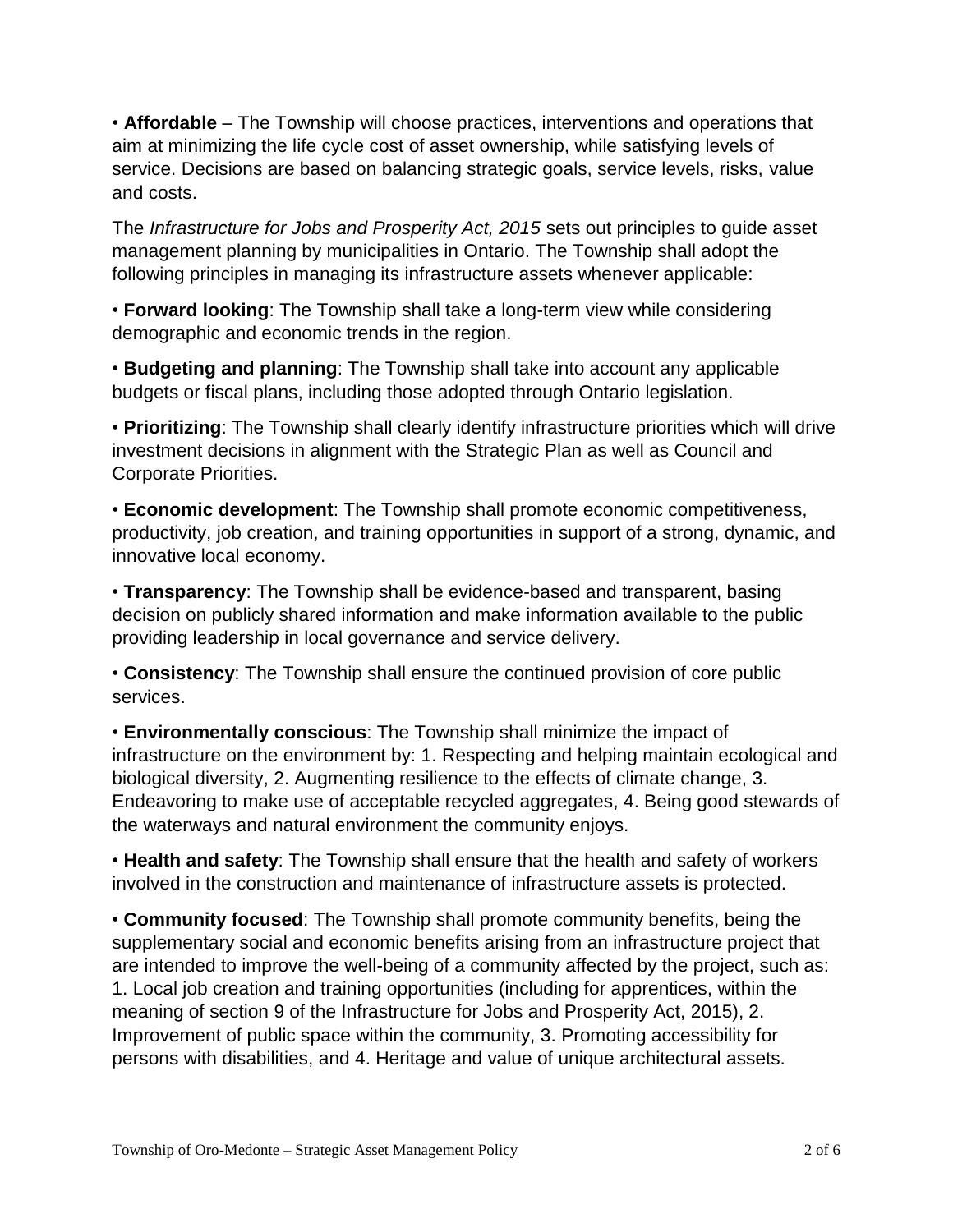• **Innovation**: The Township shall create opportunities to make use of innovative technologies, services, and practices, particularly where doing so would utilize technology, techniques, and practices developed in Ontario.

• **Integration**: The Township shall where relevant and appropriate, be mindful and consider the principles and content of non-binding provincial or municipal plans and strategies established under an Act or otherwise, in planning and making decisions surrounding the infrastructure that supports them.

# **4. Policy Statements**

### **Community Engagement**

The Township of Oro-Medonte will endeavor to provide opportunities for community engagement in asset management planning. The Township will utilize the appropriate communication channels such as the corporate website, etc. to facilitate transparency in asset management planning.

#### **Risk Management**

Levels-of-service will be established in order to ensure that risks are minimized in the delivery of infrastructure services. Additionally, Oro-Medonte will adopt an approach of continuous improvement and application of best practices in relation to asset management planning.

### **Climate Change**

Climate change will be considered as part of the Township's risk management approach and be embedded in local asset management systems. This approach will balance the potential cost of vulnerabilities to climate change impact and other risks with the cost of reducing these vulnerabilities. The balance will be struck in the levels of service delivered through operations, maintenance schedules, disaster response plans, contingency funding, and capital investments. The Township will continue to work with the upper-tier governments and neighboring municipalities in regard to climate change mitigation and adaptation.

#### **Quality Management**

The Township will adhere to requirements outlined in the Minimum Maintenance Standards currently in force and any other legislation specific to Oro-Medonte. Additionally, Oro-Medonte will ensure that the health and safety of workers is protected in the performance of all work. Levels of service shall be developed to include quality based performance indicators where appropriate.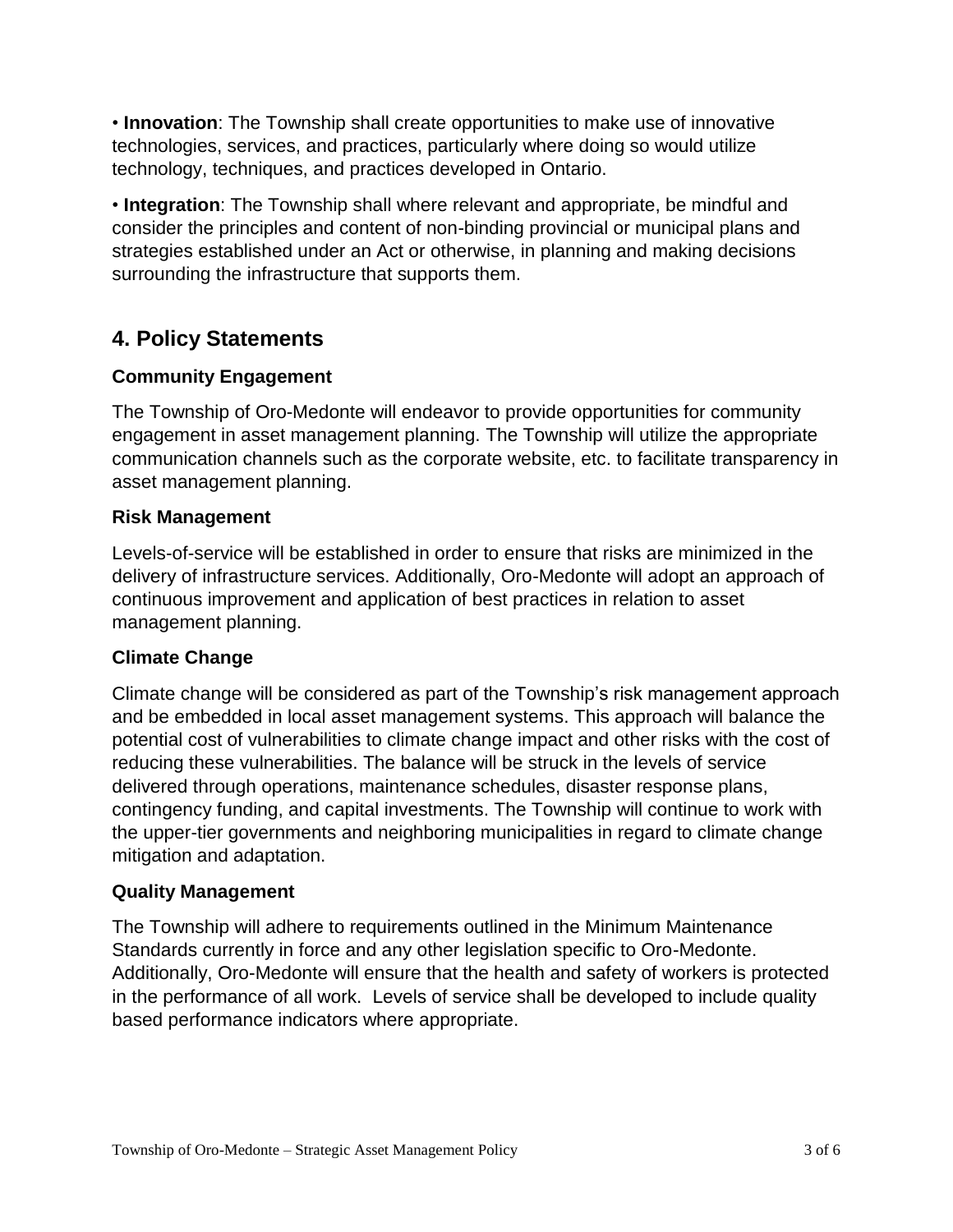### **Financial Planning**

Asset management planning will be integrated into Oro-Medonte's processes for both annual budgeting and long-term financial plans. Asset management plans will be used as a resource in the development of these budgets and plans.

#### **Land-Use Planning**

Asset management planning will be aligned with local land-use planning and be used as a resource in the development of the municipality's Official Plan. Additionally, asset management planning will be aligned to Provincial land-use plans and policies.

#### **Strategic Planning**

Asset management planning will be aligned with Oro-Medonte's currently adopted strategic plans. Additionally, Oro-Medonte will coordinate asset management planning where applicable with upper-tier governments, neighboring municipalities and jointlyowned municipal bodies.

## **5. Definitions**

In this policy the following definitions are used:

a) "**Asset Management Plan**" - Means a strategic document that states how a group of assets are to be managed over a period of time. The plan describes the characteristics and condition of infrastructure assets, the levels of service expected from them, performance measures and planned actions to ensure the assets are providing the expected level of service, and financing strategies to implement the planned actions.

b) "**Capitalization Thresholds**" – The Township's Strategic Asset Management Policy applies to all assets whose role in service delivery requires deliberate management by the Township. The service-focus intent of this policy differentiates its requirements for identifying assets from the capitalization thresholds which are developed for the purposes of financial reporting. For this reason, the capitalization threshold developed for financial reporting will not be the guide in selecting the assets covered by the asset management planning process.

c) "**Infrastructure**" - Means municipal tangible capital assets primarily for public use or benefit in Ontario.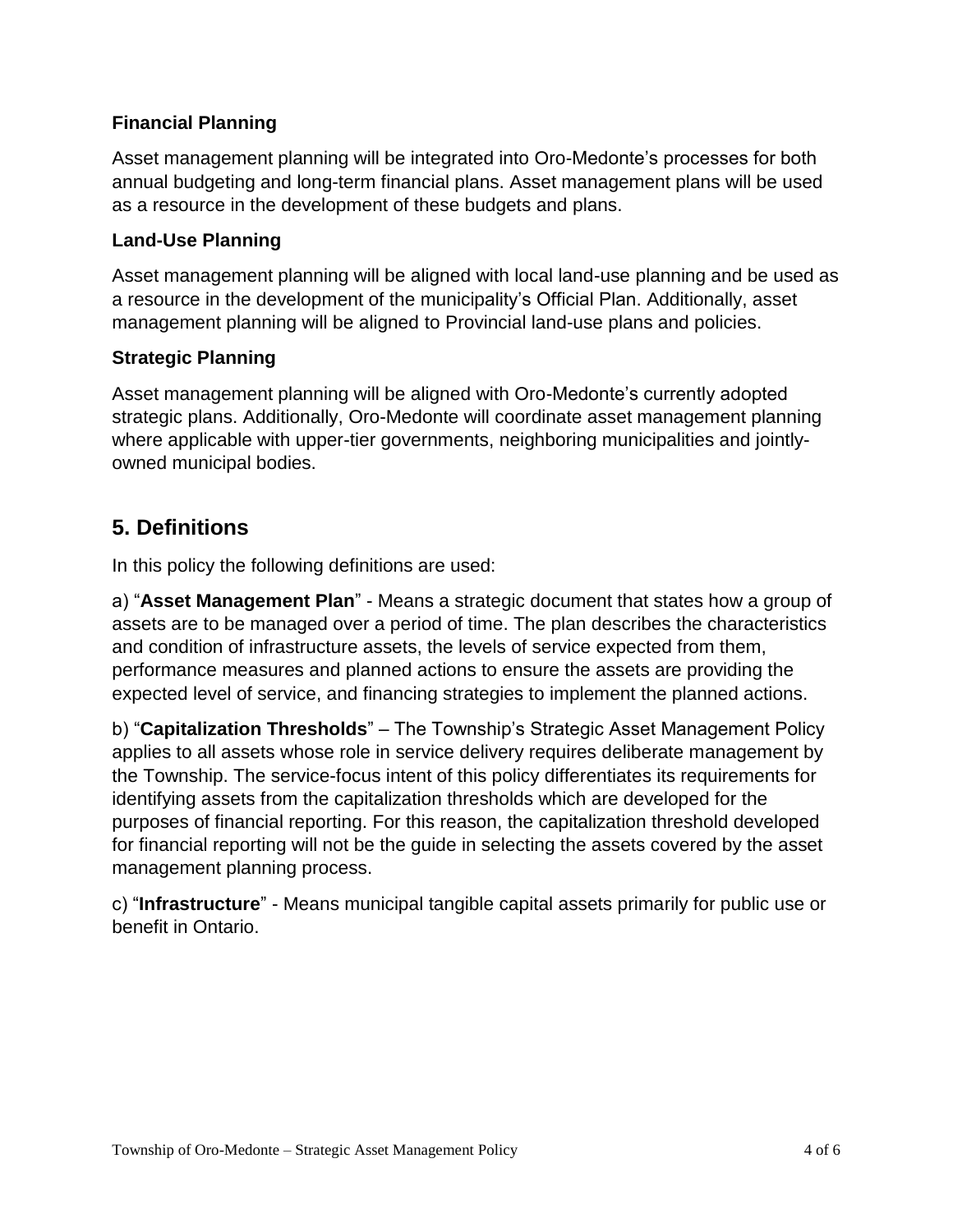### **6. Governance and Continuous Improvement**

The Policy requires the commitment of key stakeholders within the Township's organization to ensure the Policy guides the development of a clear plan that can be implemented, reviewed and updated. The Council and Senior Management Team are committed to the success of asset management planning.

The Council is entrusted with the responsibility of overseeing, on behalf of citizens, a large range of services provided through a diverse portfolio of assets. Council, having stewardship and governance responsibility, is the final decision maker on all matters related to asset management in the Township. The Chief Administrative Officer (CAO) is the executive lead for asset management.

The following summary details the roles and responsibilities of the key stakeholders within the Township:

### **Council**

- Authority for the Strategic Asset Management Policy
- Approve by resolution the asset management plan and its update every five years; and
- Conduct annual reviews of the management plan implementation progress on or before July 1st of every year, that includes:
	- o Progress on ongoing efforts to implement the asset management plans;
	- o Consideration of the Strategic Asset Management Policy;
	- o Any factors affecting the ability of the Township to implement its asset management plans;
	- o Consultation with senior management;
	- o A strategy to address these factors including the adoption of appropriate practices; and
	- $\circ$  Support ongoing efforts to continuously improve and implement the asset management plans.
	- o Ensures integration of asset management systems into strategic plan and annual business plans.

### **Chief Administrative Officer**

Executive endorsement of the asset management plans